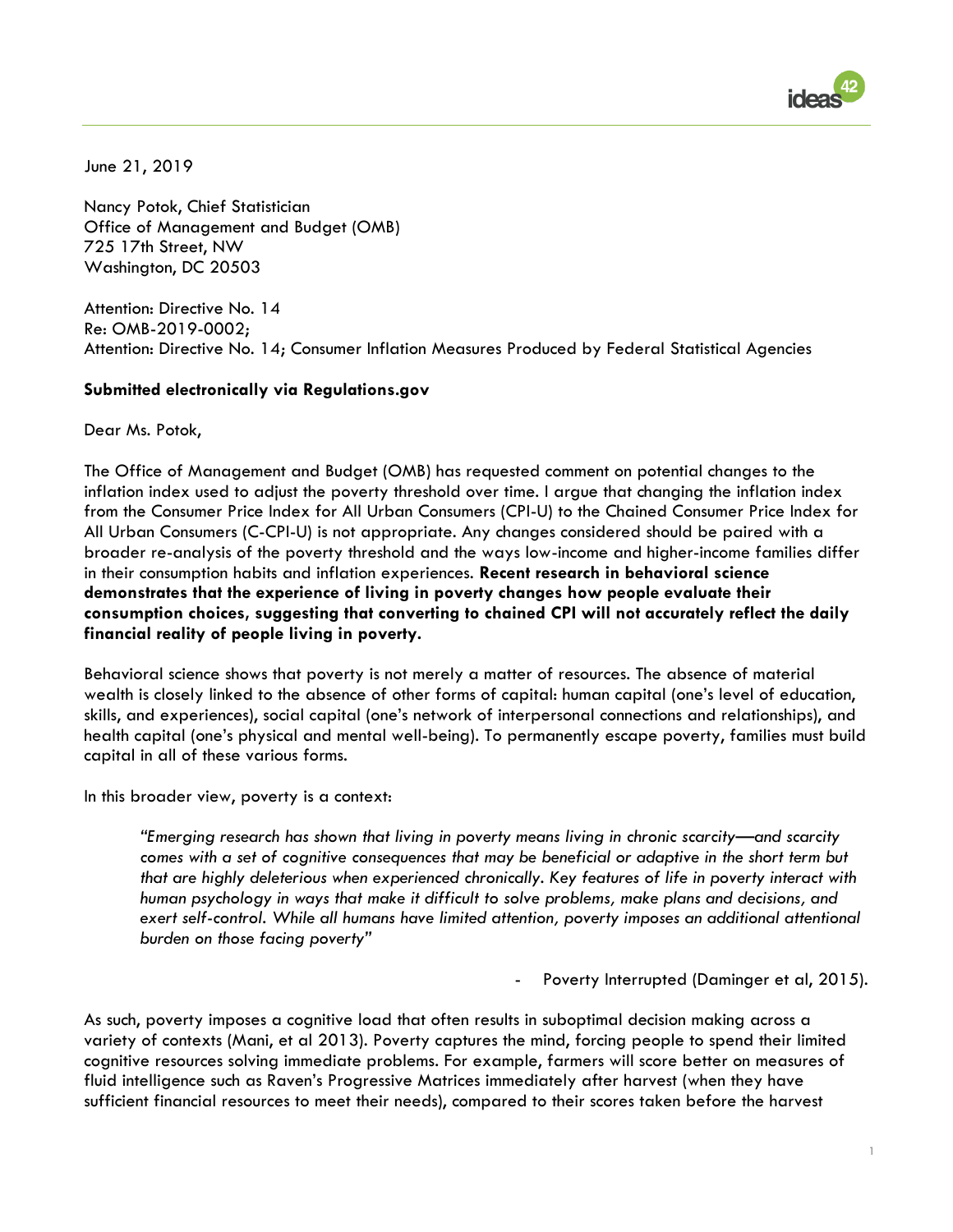

(when they have a tight budget). Similarly, laboratory experiments that prime financial scarcity (by asking participants how they would finance a necessary and expensive car repair) reduce the measured intelligence of low-income subjects, but not high income subjects. This leaves fewer resources available for other tasks. Anyone experiencing a context of scarcity, such as the one created by poverty, would be subject to the same effects (Mullainathan and Shafir, 2013).

One potential consequence of this is that people experiencing poverty may be less likely to switch to substitute goods in the presence of price shifts. To give an example, proponents of a move to a chained CPI index argue for the change because it incorporates the effects from substitution to alternative goods. The classic example is that as prices rise for luxury goods such as steaks, consumers will instead purchase substitute items, like hamburgers.

However, consumers living in poverty face structural barriers that prevent effective substitution. They have limited choice in where they shop, some may lack access to the internet and online shopping, and even with an array of shopping venues, living in poverty is often more expensive--they lack the financial slack needed to ultimately save by buying in bulk. Consumers facing poverty also face behavioral barriers that prevent them from effective substitution of goods.

Additionally, consumers will only switch to substitute goods if they note and react to price shifts, but this is not consistently the case across all consumers (Chetty et al., 2009). Poverty may make it less likely that people notice and react to the price changes. As discussed above, poverty acts as a drain on cognitive resources, causing a decrease in fluid intelligence for as long as poverty persists. This reduction in fluid intelligence could result in people experiencing poverty being less likely to switch to substitute goods in response to price shocks (DeAcunto et al, 2019).

As poverty dampens cognitive abilities, we should expect that those facing poverty may be less able to attend to price shifts and shift their consumption in response. This would result in those facing poverty experiencing higher effective inflation rates than the general population. This corresponds with household-level findings, which suggest that low income households experience an annual inflation rate 0.6 percentage points higher than high income households (Kaplan and Schulhofer-Wohl, 2017).

These findings suggest that moving to chain CPI may result in a less accurate measure of the poverty rate. Before moving to a chain CPI, OMB should further investigate how substitution rates differs across households, especially households experiencing poverty. Additionally, it is possible that there is an interaction between poverty and spending categories. While people experiencing scarcity may be less likely to attend to price shifts in aggregate, there is also evidence suggesting that experiencing scarcity can focus attention in specific instances (Shah et al., 2015).

As the poverty threshold determines eligibility for a wide variety of federal and state programs, such as Medicaid and SNAP, a change to poverty threshold calculations could result in many families losing access to federal benefits. The families rely on these benefits in order to make basic needs. Access to SNAP, for example, has been shown to have substantial benefits; increasing families' economic selfsufficiency. Children who receive SNAP see increased health as adults (Hoynes et al, 2016).

The OMB should instead consider introducing a new poverty line based on a better understanding of the needs and barriers faced by those experiencing poverty. At minimum, this means updating the threshold to better reflect the actual consumption needs of families experiencing poverty, reflecting changes to the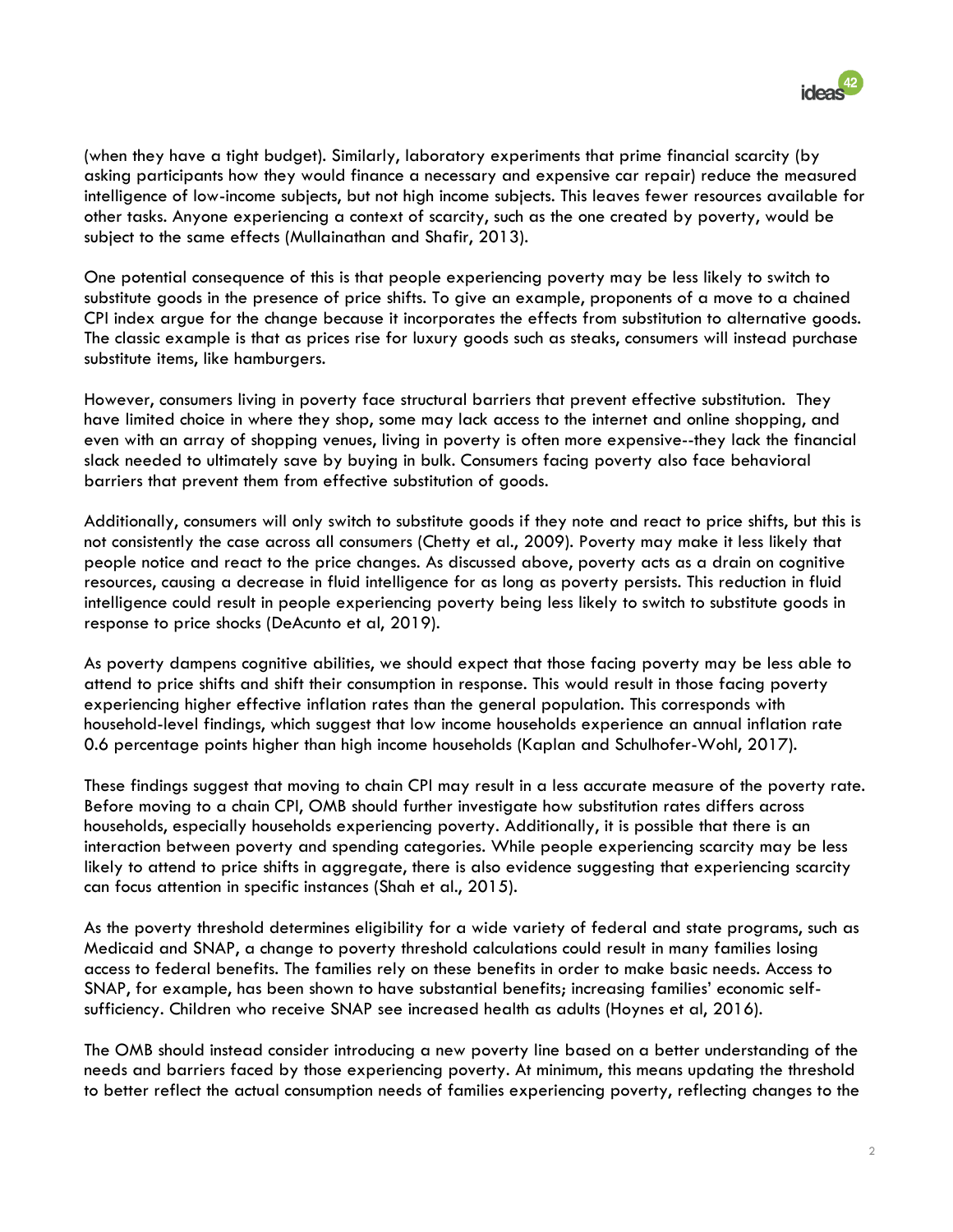

typical consumption bundle across the last five decades. But, more ambitiously, we should consider broader measures that incorporate factors beyond material needs to broader definitions of capacity (Sen 1999).

Sincerely,

Matthew Darling Vice President, ideas42

## **About ideas42**

At ideas42 we believe that a deep understanding of human behavior will help us improve millions of lives. For more than a decade, we've been at the forefront of applying behavioral science in the real world. We create innovative solutions to tough problems, ultimately striving to generate lasting social impact and create a future where the universal application of behavioral science powers a world with optimal health, equitable wealth, and environments and systems that are sustainable and just for all. Our efforts have so far extended to 40 countries as we've partnered with governments, foundations, NGOs, private enterprises, and a wide array of public institutions.

## **About Matthew Darling**

Matthew Darling is a Vice President at ideas42. He has contributed to ideas42 projects in poverty, health care, early childhood education, financial literacy, mortgage default reduction, climate change, and labor economics. Matt graduated from Hampshire College with a self-designed concentration in economics and cognitive science, and from Tufts University with a MS in economics. He has previously worked as a consultant at Kohlberg and Associates, and as a research assistant at the Stanford Neuroeconomics Lab.